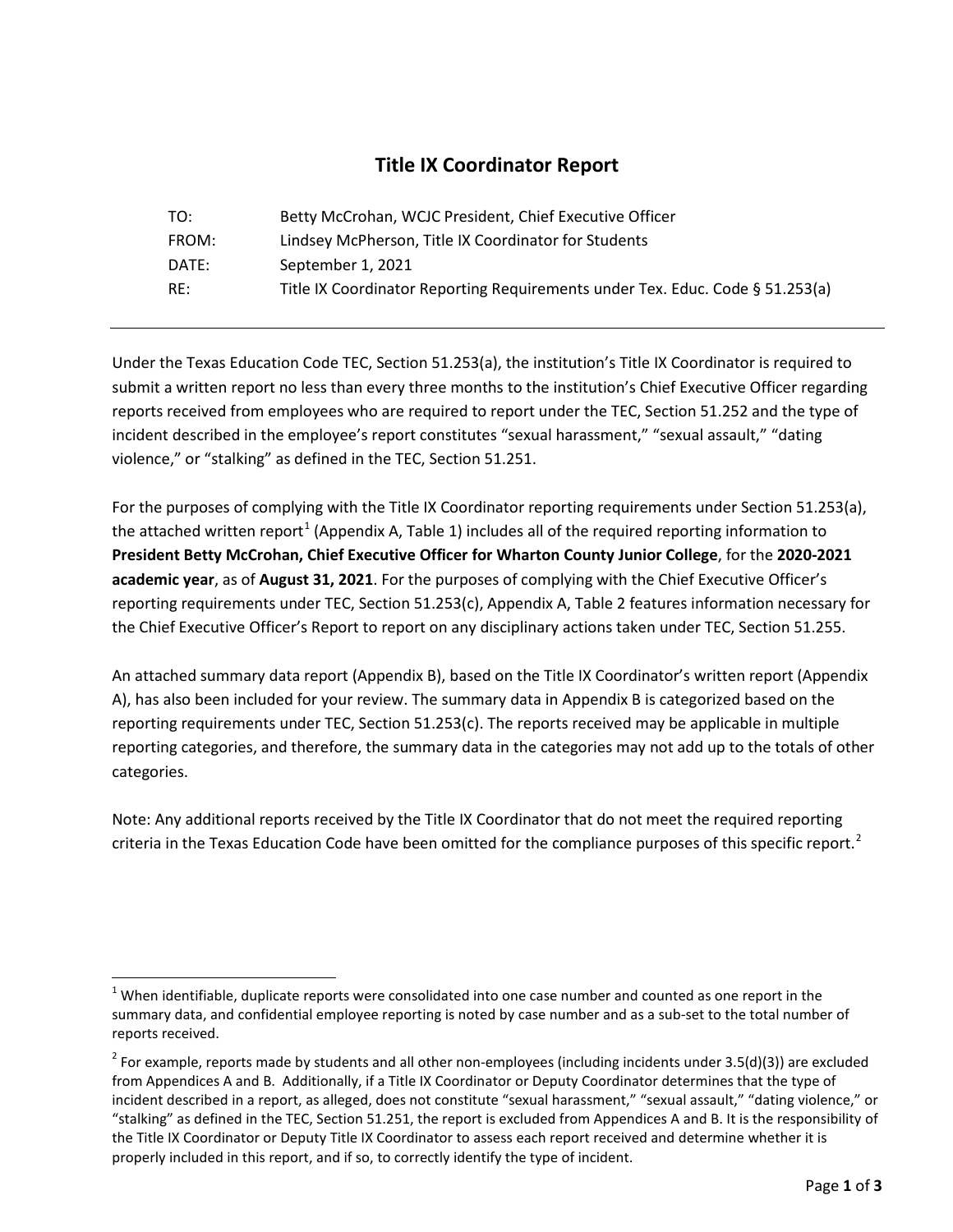# **Appendix A Title IX Coordinator Report 2020-2021 Academic Year**

|  |  | Table 1. Alleged Conduct Reported by Employees under TEC, Section 51.252 |  |  |  |
|--|--|--------------------------------------------------------------------------|--|--|--|
|  |  |                                                                          |  |  |  |

| Report<br><b>Number</b> | Date<br><b>Received</b> | <b>Alleged Conduct</b><br><b>Reported by Employees</b><br><b>Under § 51.252</b> | <b>Investigation Status</b>                                                                                                                              | <b>Disciplinary Status</b> |
|-------------------------|-------------------------|---------------------------------------------------------------------------------|----------------------------------------------------------------------------------------------------------------------------------------------------------|----------------------------|
| 2020006301              | 3/29/21                 | Domestic Violence                                                               | <b>Investigation: Not Applicable</b><br>Incident occurred off campus;<br>Respondent not affiliated with<br>WCJC; Resources offered to the<br>complainant | Not applicable             |
| 2020006201              | 4/12/21                 | Sexual Assault                                                                  | <b>Investigation: Not Applicable</b><br>Incident occurred off campus;<br>Respondent not affiliated with<br>WCJC; Resources offered to<br>complainant     | Not applicable             |
| 2021002201              | 08/03/2021              | Domestic Violence                                                               | <b>Investigation: Not Applicable</b><br>Incident occurred off campus;<br>Respondent not affiliated with<br>WCJC; Resources offered to the<br>complainant | Not applicable             |

#### **Table 2. Alleged Conduct under TEC, Section 51.255(a)**

| <b>Report</b><br><b>Number</b> | Date<br><b>Received</b> | <b>Alleged Conduct Under</b><br>§ 51.255(a) | <b>Investigation Status</b> | <b>Disciplinary Status</b> |
|--------------------------------|-------------------------|---------------------------------------------|-----------------------------|----------------------------|
|                                |                         |                                             |                             |                            |

As of August 31, 2021, there is no known information that an employee has failed to report an incident.